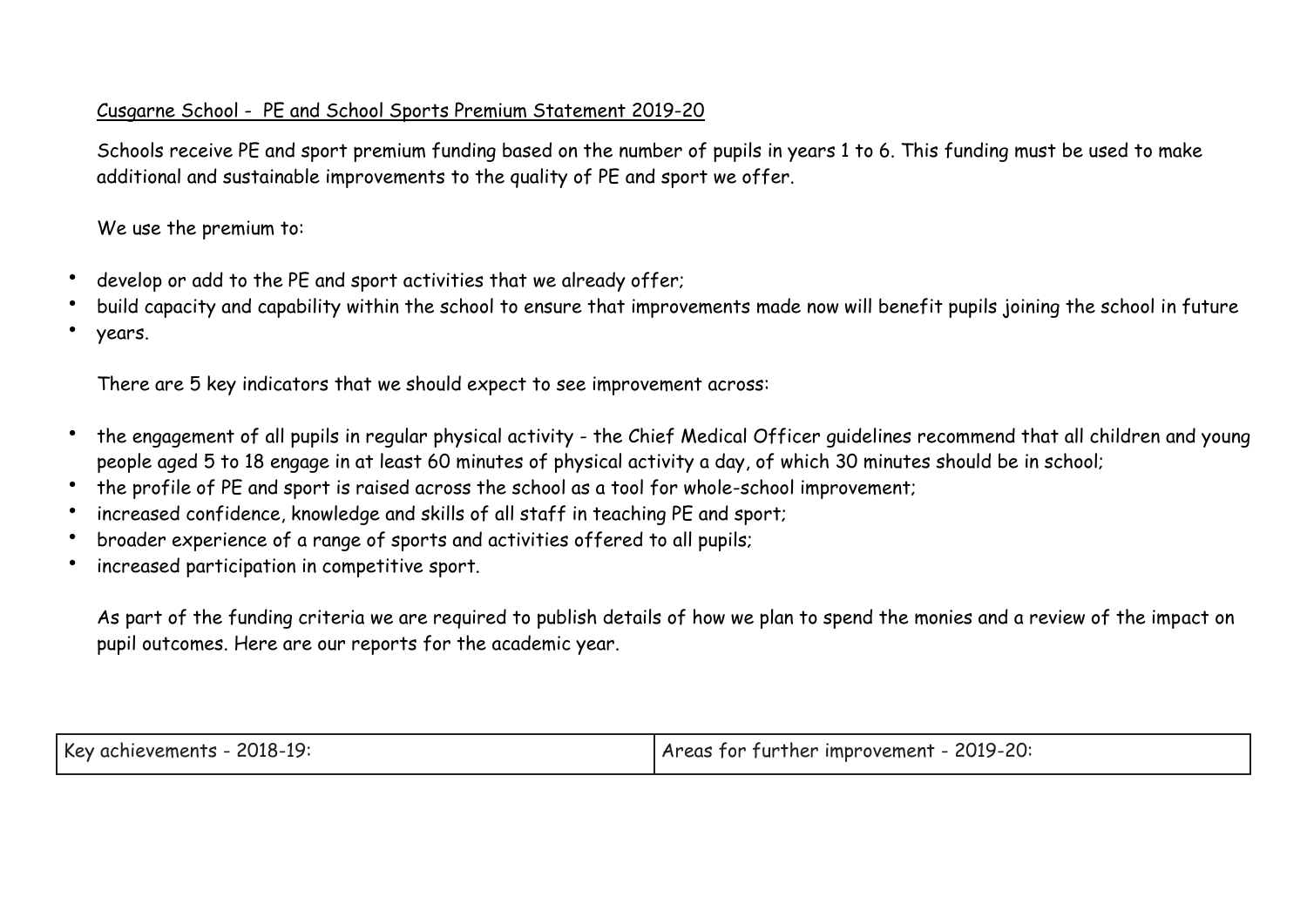| • Whole school scheme of work in process of being compiled.<br>• Sports ambassadors introduced to ensure active playtimes.<br>• Increase in the number of different sports offered in<br>curriculum time.<br>Both KS1 and 2 clubs offered after school and a lunchtime<br>'active club' both held once a week.<br>• Successful alternative sports day delivered based on multi-<br>skills approach.<br>• Wake n Shake delivered twice a week.<br>Most children (66% of the children) took part in a sports<br>festival or fixture last academic year. | Ensure there is an engaging, broad and balanced whole school<br>PE curriculum in place that is being consistently and<br>confidently delivered by all staff.<br>To introduce a variety of programmes to increase the number<br>of children active for 30 active minutes daily. E.g. active<br>maths/active classrooms/ born to move and ensure a range of<br>programmes are on offer.<br>To improve the playground area to ensure it is engaging and<br>children have equipment to use which increases their daily<br>physical activity.<br>To upskill key members of staff within the school to increase<br>knowledge and understanding in the delivery of gym in our<br>curriculum time.<br>To upskill future PE ambassadors within the school to<br>promote health and well-being.<br>To deliver the outdoor learning area for KS1.<br>Teach alternative sporting activities. |
|-------------------------------------------------------------------------------------------------------------------------------------------------------------------------------------------------------------------------------------------------------------------------------------------------------------------------------------------------------------------------------------------------------------------------------------------------------------------------------------------------------------------------------------------------------|----------------------------------------------------------------------------------------------------------------------------------------------------------------------------------------------------------------------------------------------------------------------------------------------------------------------------------------------------------------------------------------------------------------------------------------------------------------------------------------------------------------------------------------------------------------------------------------------------------------------------------------------------------------------------------------------------------------------------------------------------------------------------------------------------------------------------------------------------------------------------------|
|                                                                                                                                                                                                                                                                                                                                                                                                                                                                                                                                                       |                                                                                                                                                                                                                                                                                                                                                                                                                                                                                                                                                                                                                                                                                                                                                                                                                                                                                  |

| Meeting national curriculum requirements for swimming and water safety                                                                                                                                                                                               | Please complete all of the<br>below: |
|----------------------------------------------------------------------------------------------------------------------------------------------------------------------------------------------------------------------------------------------------------------------|--------------------------------------|
| What percentage of your current Year 6 cohort swim competently, confidently and<br>proficiently over a distance of at least 25 metres?<br>N.B. Even though your children may swim in another year please report on their attainment<br>on leaving<br>primary school. | 100 %                                |
| What percentage of your current Year 6 cohort use a range of strokes effectively [for<br>example, front crawl, backstroke and breaststroke]?                                                                                                                         | 100 %                                |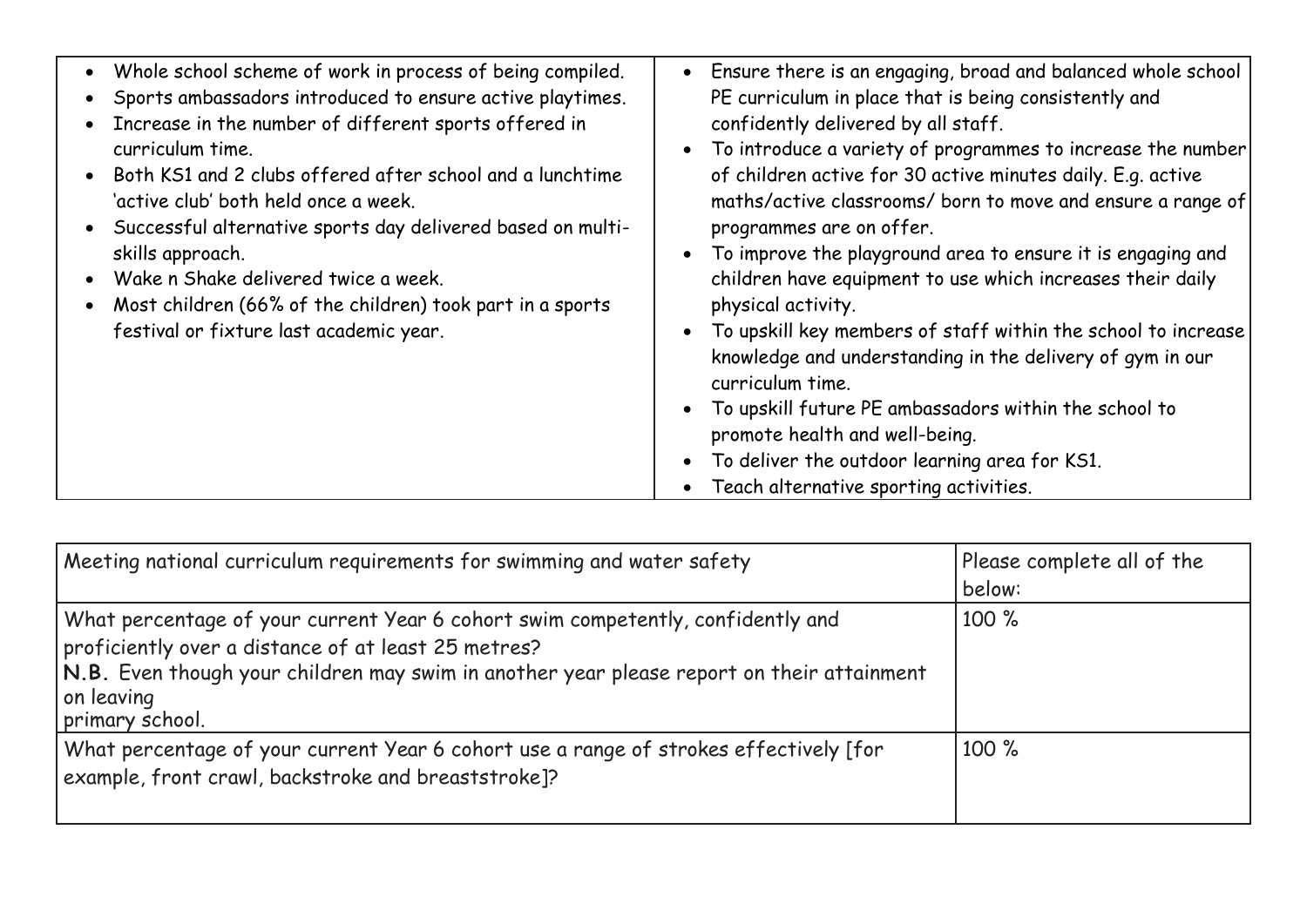| What percentage of your current Year 6 cohort perform safe self-rescue in different water- 100 %<br>  based situations?                                                                                                                                |  |
|--------------------------------------------------------------------------------------------------------------------------------------------------------------------------------------------------------------------------------------------------------|--|
| Schools can choose to use the Primary PE and Sport Premium to provide additional provision   <mark>Yes</mark> /No<br>for swimming, but this must be for activity over and above the national curriculum<br>requirements. Have you used it in this way? |  |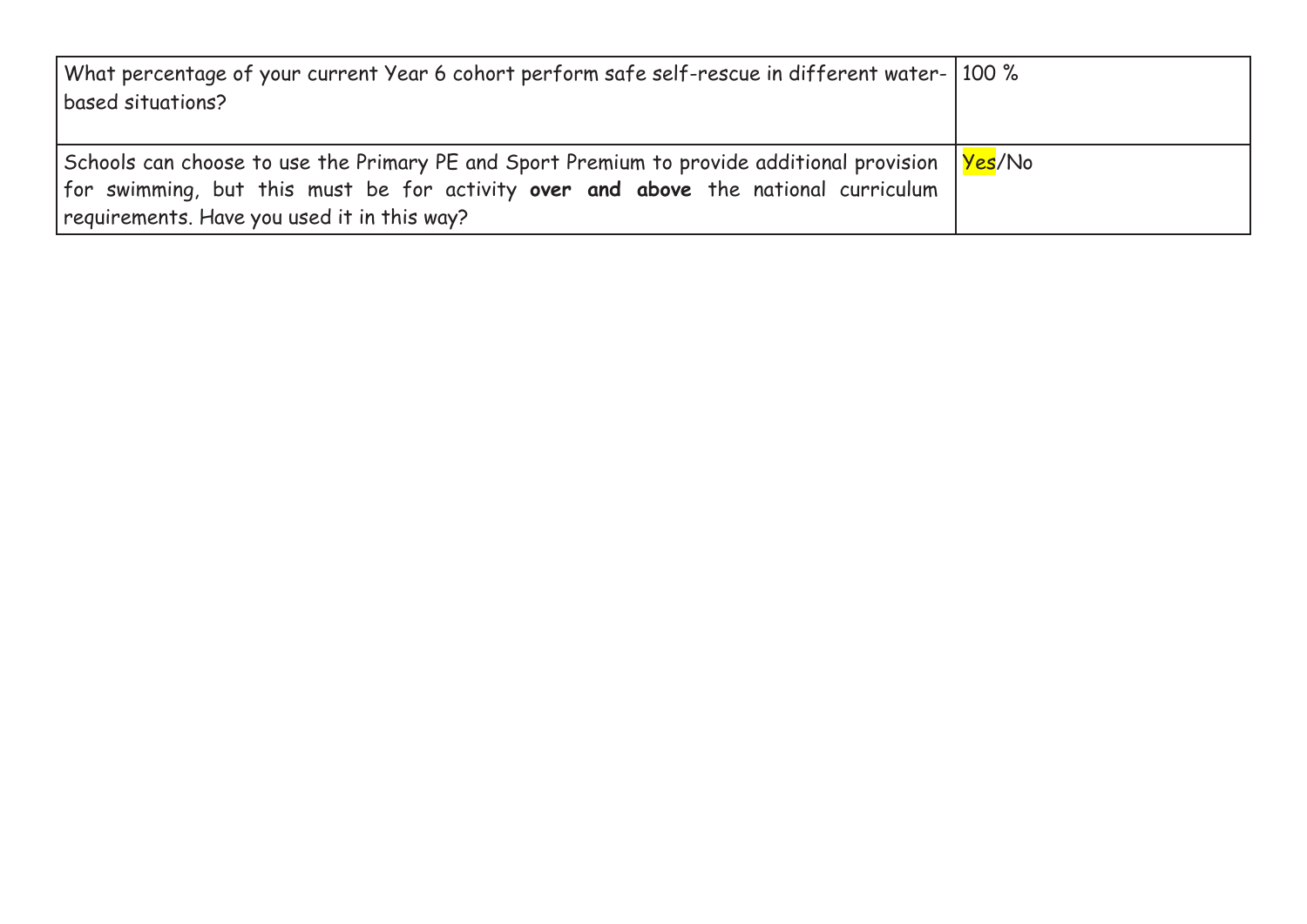| Academic Year: 2018/19                                                                                                                                                                                                                                                                                                                                                                                    |                                                                                                                                                                                                                                                                                                                                                                                 |                       |                                                                                                                                                                                                                                                        | <b>Total fund</b><br>allocated:                                                                                                                         |
|-----------------------------------------------------------------------------------------------------------------------------------------------------------------------------------------------------------------------------------------------------------------------------------------------------------------------------------------------------------------------------------------------------------|---------------------------------------------------------------------------------------------------------------------------------------------------------------------------------------------------------------------------------------------------------------------------------------------------------------------------------------------------------------------------------|-----------------------|--------------------------------------------------------------------------------------------------------------------------------------------------------------------------------------------------------------------------------------------------------|---------------------------------------------------------------------------------------------------------------------------------------------------------|
| Key indicator $1$ : The engagement of <u>all</u> pupils in regular physical activity - Chief Medical<br>£6,980<br>Officer guidelines recommend that primary school children undertake at least 30 minutes of<br>42% of funding                                                                                                                                                                            |                                                                                                                                                                                                                                                                                                                                                                                 |                       |                                                                                                                                                                                                                                                        |                                                                                                                                                         |
|                                                                                                                                                                                                                                                                                                                                                                                                           |                                                                                                                                                                                                                                                                                                                                                                                 |                       |                                                                                                                                                                                                                                                        |                                                                                                                                                         |
| School focus with clarity on intended impact<br>on pupils:                                                                                                                                                                                                                                                                                                                                                | Actions to achieve:                                                                                                                                                                                                                                                                                                                                                             | Funding<br>allocated: | Evidence and impact:                                                                                                                                                                                                                                   | Sustainability<br>and suggested<br>next steps:                                                                                                          |
| Support teachers, all support staff and PE<br>ambassadors and ensure children can access<br>high quality play and sports resources.<br>Engage children in Class 1 in physical activity<br>to increase amount of daily activity and<br>support the delivery of the early learning<br>goals and the PE curriculum to ensure children<br>have access to a high-quality experience in PE<br>and school sport. | PE lead to purchase equipment to<br>increase activity at lesson time,<br>playtimes and lunchtimes. Purchase<br>equipment- involve PE ambassadors<br>in choices. Buy badges and T shirts<br>for PE ambassadors to wear.<br>Purchase of equipment for Class 1s $\mathsf{E}4,000$<br>outside play area by Mrs Turner<br>who will coordinate and report any<br>spending to PE lead. | £1,500                | Take a baseline<br>measurement in<br>September of the %<br>of children active at<br>lunchtime, repeat<br>each term.<br>Take a baseline<br>measurement in<br>September of the %<br>of children active in<br>Class 1s outside area,<br>repeat each term. | Monitor each<br>term to ensure<br>% of children<br>being active is<br>increasing. If<br>not, consider<br>lfurther<br>intervention that<br>may be taken. |
| Engage children in active learning to increase<br>the amount of daily activity they do.                                                                                                                                                                                                                                                                                                                   | Investigate the use of active maths £200<br>as a tool to raising standards in<br>maths and Look on active maths<br>resources on website and trial some<br>initiatives through discussion with                                                                                                                                                                                   |                       | Observations during<br>learning walks held<br>regularly throughout<br>the year.                                                                                                                                                                        | Support<br>teachers with<br>maths planning<br>to ensure active<br>maths is taking                                                                       |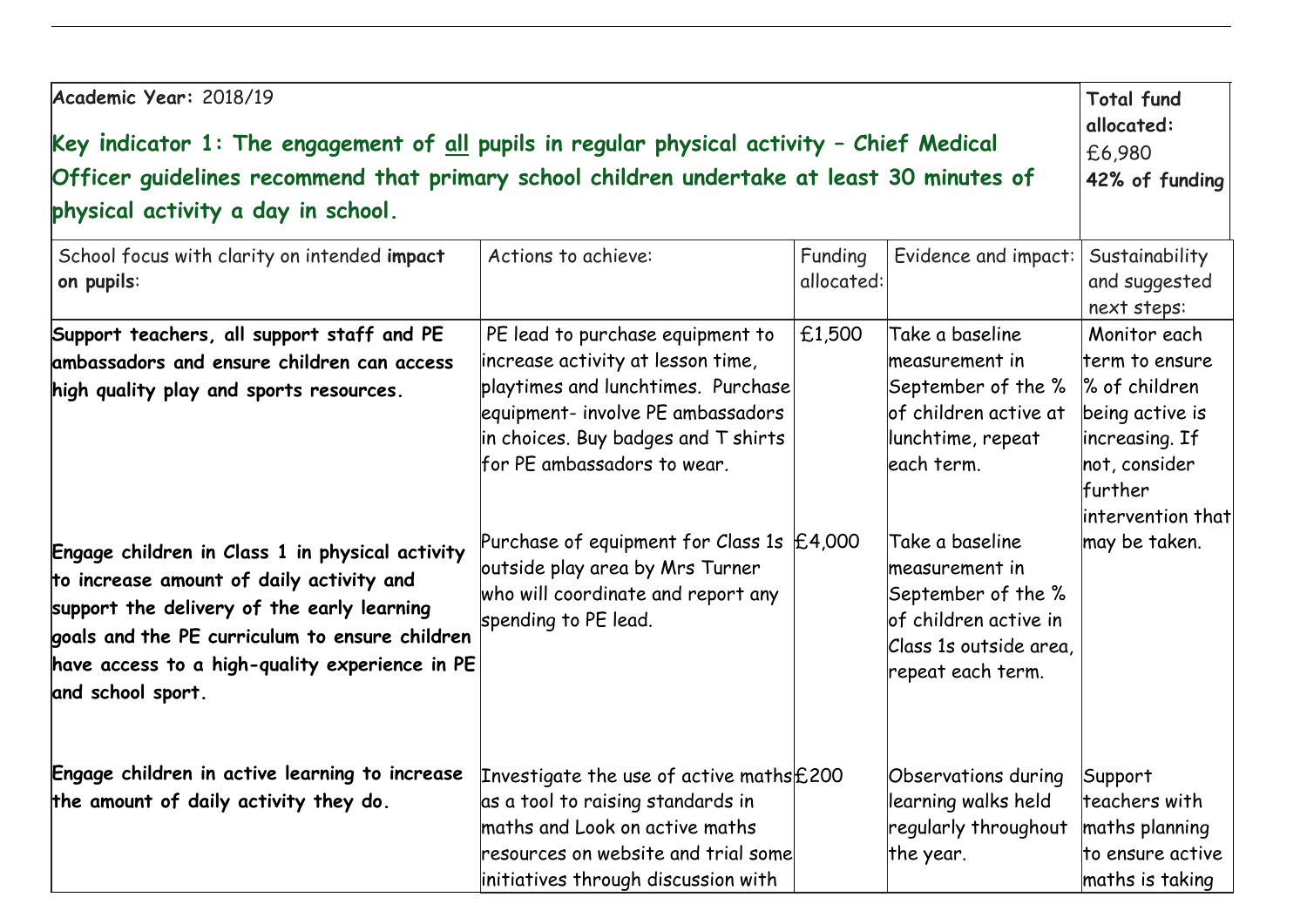|                                                | Maths Hub. Consider buying<br>further resources                                                                                                                                                                                                                                                                                                                                                                                                                                                                       |        |                                                                                                                                                                                                                                       | place, Consider<br>extending to<br>other curriculum<br>areas.             |
|------------------------------------------------|-----------------------------------------------------------------------------------------------------------------------------------------------------------------------------------------------------------------------------------------------------------------------------------------------------------------------------------------------------------------------------------------------------------------------------------------------------------------------------------------------------------------------|--------|---------------------------------------------------------------------------------------------------------------------------------------------------------------------------------------------------------------------------------------|---------------------------------------------------------------------------|
| To ensure children are active at lunchtimes.   | PE ambassadors to run a KS1 and<br>KS2 'Active Club' at one lunchtime a bright<br>week. Introduce the active mile<br>during health week in Autumn term, cones)<br>to then continue to take place at<br>lunchtimes.<br>PE lead to design course within<br>school grounds and support PE<br>lambassadors and lunchtime<br>supervisors to ensure safely<br>organised at lunchtime. PE lead to<br>design and introduce a record card<br>for PE ambassadors to sign and<br>team points given to those that<br>participate. | safety | £40 (new Celebrate children<br>who are taking part<br>during weekly<br>celebration<br>assemblies. Award<br>certificates at end of successfully.<br>year to children who<br>have taken part in $x$<br>humber of active<br>miles. (TBC) | Get feedback<br>from PE<br>ambassadors to<br>check is being<br>ldelivered |
| To ensure children are active at start of day. | Make changes to morning routines<br>to incorporate a regular 10-minute<br>fitness activity session for pupils.<br>Continue to deliver at least two<br>sessions of wake n shake each<br>morning $(8.30-8.45)$ for the whole<br>school. Include Wake n Shake on                                                                                                                                                                                                                                                         | £0     | Celebrate children<br>who are taking part<br>during weekly<br>celebration<br>assemblies. Award<br>certificates at end of<br>year to children who                                                                                      | Consider<br>extending into<br>other classes in<br>summer term.            |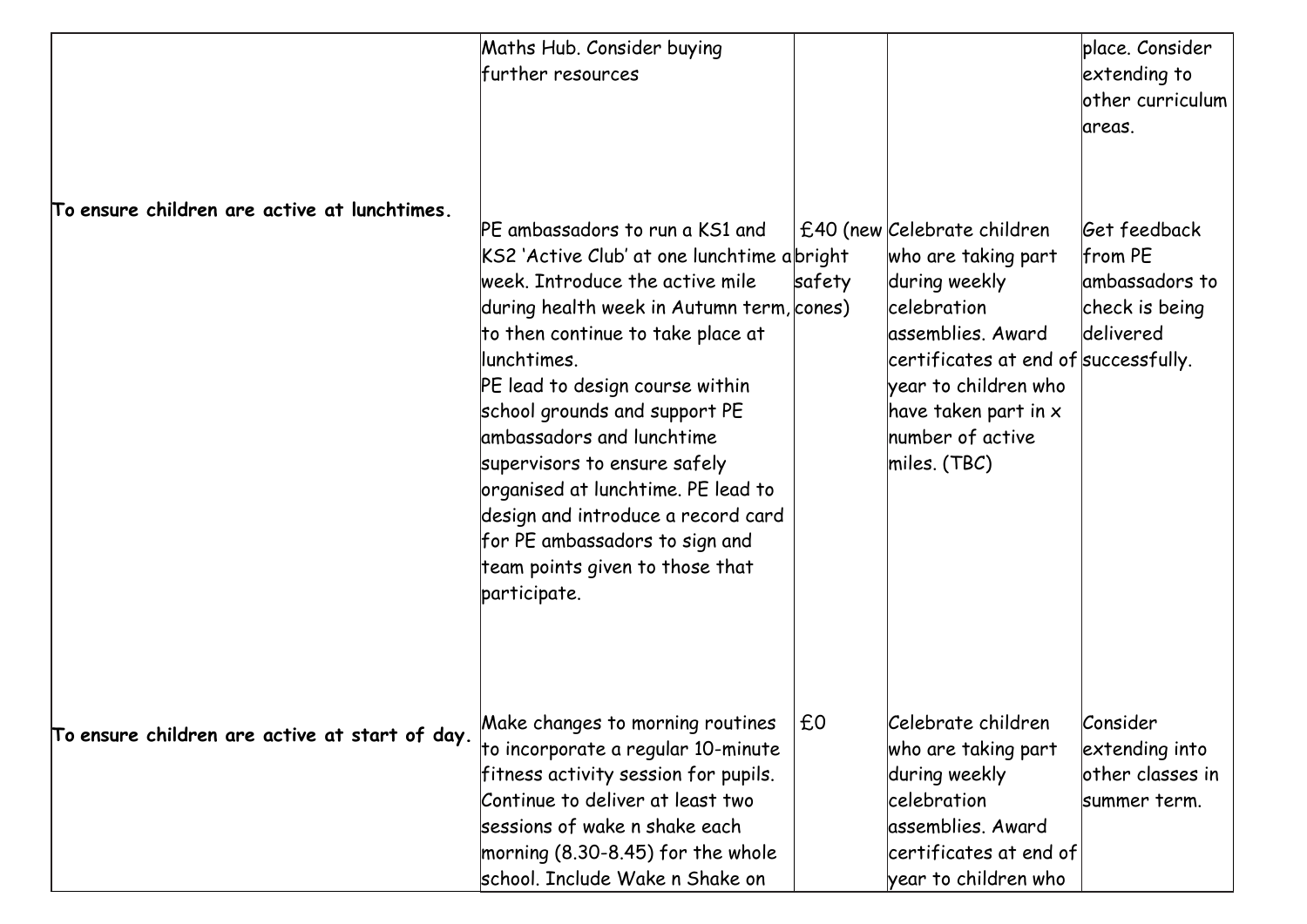|                                                                          | list of clubs in weekly newsletter.<br>Introduce a short 'wake and shake'<br>session in Class 1 on days when not<br>delivered in morning by Mrs Ireson.<br>Mrs Ireson to share free on-line<br>resources she uses with all staff<br>during inset.                                                                                                                                                                                                                                      |        | have regularly<br>attended wake n<br>shake club. (TBC)                                                                                                |                                                                                                                                        |
|--------------------------------------------------------------------------|----------------------------------------------------------------------------------------------------------------------------------------------------------------------------------------------------------------------------------------------------------------------------------------------------------------------------------------------------------------------------------------------------------------------------------------------------------------------------------------|--------|-------------------------------------------------------------------------------------------------------------------------------------------------------|----------------------------------------------------------------------------------------------------------------------------------------|
| Provide and increase participation in<br>afterschool clubs for children. | PE Lead to run a weekly KS2<br>afterschool sports club and a<br>country dancing club (spring term<br>only), Plymouth Argyle to provide a<br>coach to run a KS1 afterschool<br>club. Both to teach a variety of<br>sports, tied into the Richard<br>Lander and Aspire sporting<br>competitions when appropriate. (PE<br>lead to coordinate with PAFC<br>coach.) Miss Palmer to run a dance/<br>drama club for KS1 in the autumn<br>term, and a KS2 club in the spring/<br>lsummer term. | £1,240 | Registers to be<br>compiled and<br>completed each week unallocated<br>to monitor<br>participation. Target<br>lis at least 50% of<br>school attending. | Consider using<br>some of<br>budget to<br>provide other<br><b>lafterschool</b><br>clubs by other<br>loutside<br> agencies/<br>coaches. |
| Provide all pupils with 2 hours of timetabled<br>PE per week.            | PE lead to organise timetable. PE<br>ambassadors to ask teachers if<br>they need help getting ready PE<br>resources for upcoming lessons                                                                                                                                                                                                                                                                                                                                               | N/A    |                                                                                                                                                       |                                                                                                                                        |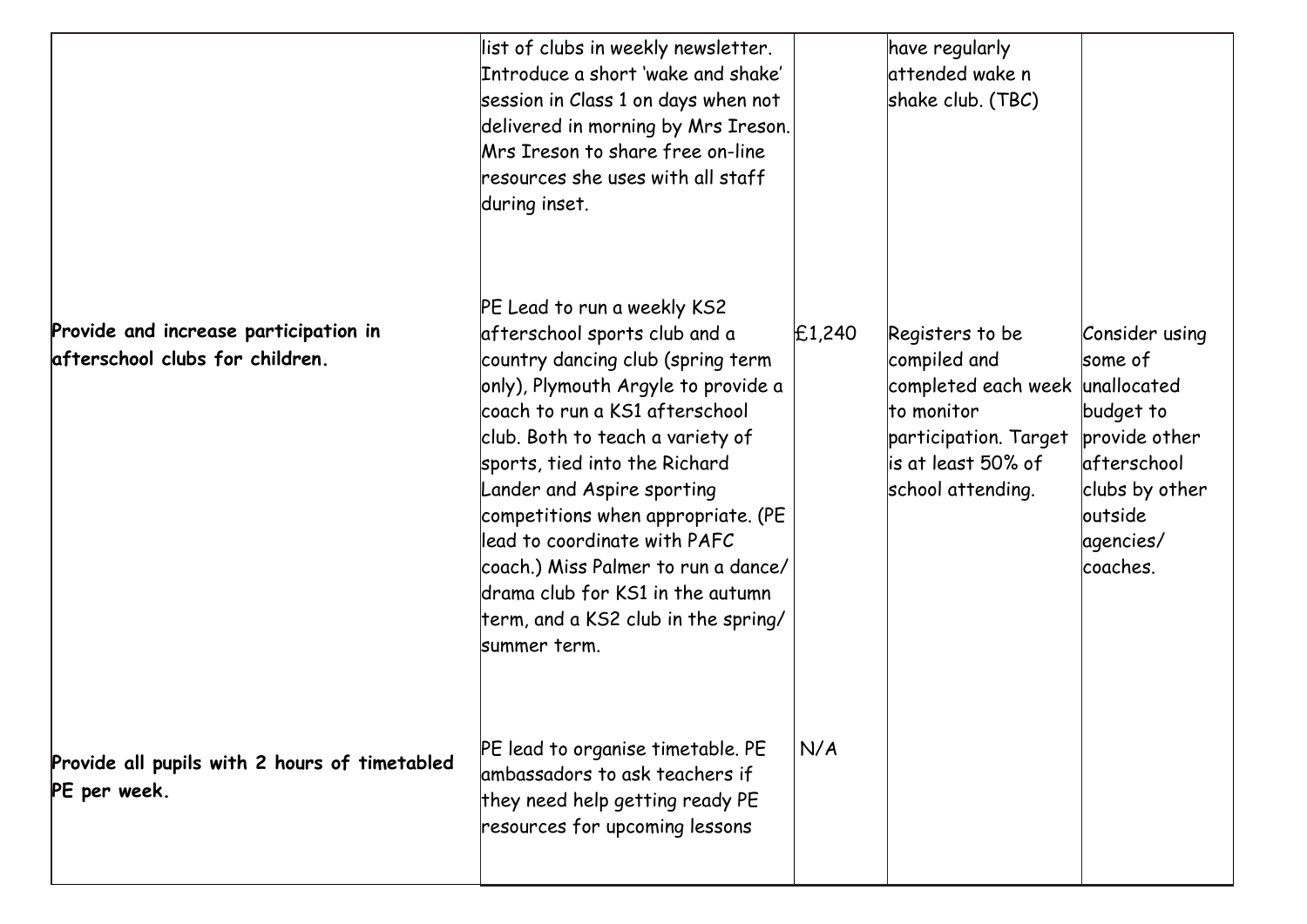| Key indicator 2: The profile of PESSPA being raised across the school as a tool for whole<br>school improvement.        |                                                                                                                                                                                                                                                                                                                                                                                                                                                                                                                                                                                                                                                                                                                                                                                                         |                       |                                                                                                                                                                                                                                                                                                                                                                                                               | <b>Total fund</b><br>allocated: £100<br>$0.6%$ of<br>funding                          |
|-------------------------------------------------------------------------------------------------------------------------|---------------------------------------------------------------------------------------------------------------------------------------------------------------------------------------------------------------------------------------------------------------------------------------------------------------------------------------------------------------------------------------------------------------------------------------------------------------------------------------------------------------------------------------------------------------------------------------------------------------------------------------------------------------------------------------------------------------------------------------------------------------------------------------------------------|-----------------------|---------------------------------------------------------------------------------------------------------------------------------------------------------------------------------------------------------------------------------------------------------------------------------------------------------------------------------------------------------------------------------------------------------------|---------------------------------------------------------------------------------------|
| School focus with clarity on intended impact<br>on pupils:                                                              | Actions to achieve:                                                                                                                                                                                                                                                                                                                                                                                                                                                                                                                                                                                                                                                                                                                                                                                     | Funding<br>allocated: | Evidence and impact:                                                                                                                                                                                                                                                                                                                                                                                          | Sustainability<br>and suggested<br>next steps:                                        |
| Ensure all children are aware of the<br>importance of a healthy lifestyle, including<br>both diet and regular exercise. | Adopt a whole school approach,<br>through our science curriculum and<br>use of our 'Health and Well-being'<br>curriculum driver, to developing<br>positive attitudes to keeping<br>healthy, including an understanding<br>of why they should be physically<br>active.<br>Hold a 'Health and well-being Week' <br>during the Autumn term- encourage <br>the children to develop a balanced<br>diet, be sugar smart and<br>understand the importance of<br>physical activity to both physical<br>and mental well-being, through the<br>delivery of a variety of workshops,<br>and organised off site adventurous<br>activity. PE Lead to discuss at<br>staff meeting alongside PSHE<br>coordinator, to ensure teachers<br>have knowledge and resources to<br>deliver successfully during health<br>lweek. | £100                  | Pupil conferencing to<br>assess impact of our<br>science curriculum<br>and Health week on<br>children's knowledge<br>and understanding by initiatives.<br>science and PSHE<br>lleads.<br>PE lead to carry out<br>pupil conferencing to<br>assess attitudes to<br>and participation<br>levels in PE and<br>Sport, to include<br>monitoring of<br>participation in<br>activity at playtimes<br>land lunchtimes. | Feedback to<br>teachers the<br>results of pupil<br>conferencing to<br>consider future |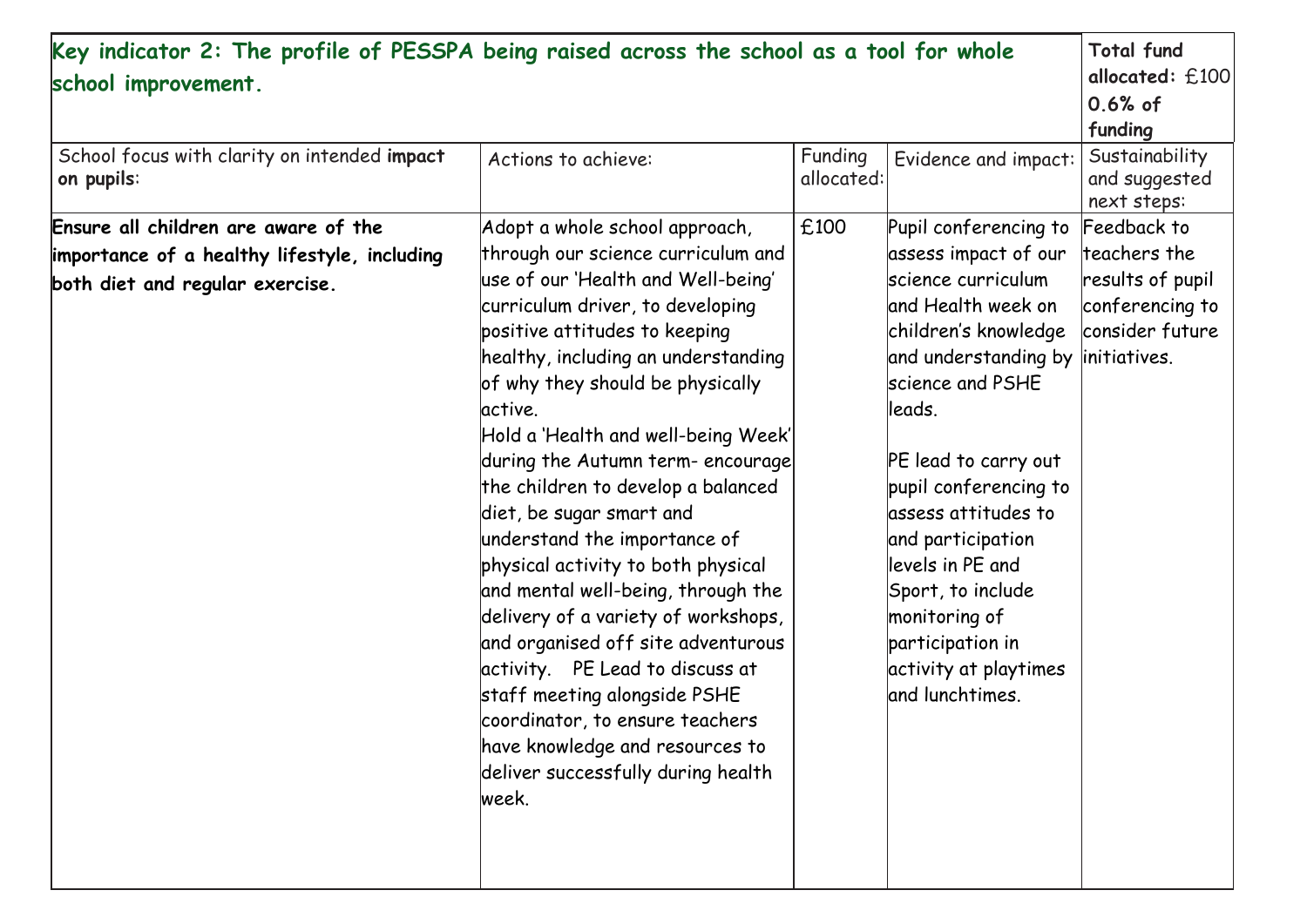| Raise awareness of sporting activities and<br>achievements across the school.      | Have a notice board in school by<br>the hall to signpost who the PE<br>ambassadors are, the lunchtime<br>active clubs and the introduction of<br>the active mile. It should also<br>signpost future competitions and<br>events coming up in school.<br>Use the small display board in the<br>hall to include information and<br>photographs showing good quality<br>PE lessons have taken place in<br>school.<br>Use celebration assemblies at<br>schools to recognise and reward<br>achievement in PE and school sport. | N/A | Assess if there is<br>greater visibility and<br>lcelebration of our<br>sporting events-look<br>on noticeboard,<br>bbserve celebration<br>assembly. |  |
|------------------------------------------------------------------------------------|--------------------------------------------------------------------------------------------------------------------------------------------------------------------------------------------------------------------------------------------------------------------------------------------------------------------------------------------------------------------------------------------------------------------------------------------------------------------------------------------------------------------------|-----|----------------------------------------------------------------------------------------------------------------------------------------------------|--|
| Raise awareness of sporting activities and<br>achievements to the wider community. | Continue to develop the weekly use<br>of Twitter, our newsletter and the<br>use of our PE notice board in school<br>to raise the profile of PE and<br>School Sport for all visitors and<br>pupils.                                                                                                                                                                                                                                                                                                                       | N/A | Assess if there is<br>greater visibility and<br>celebration of our<br>sporting events-look<br>on twitter.                                          |  |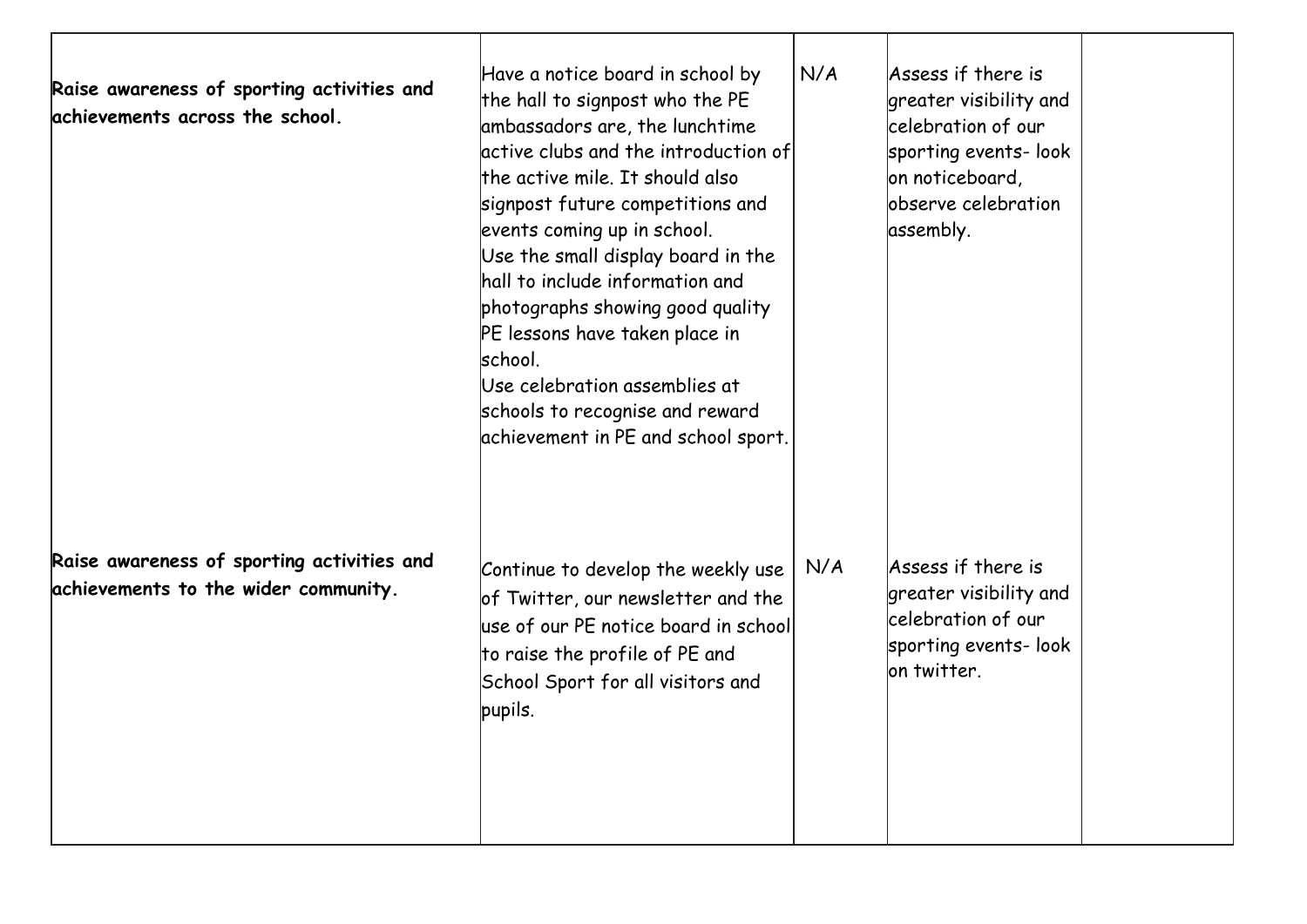| Key indicator 3: Increased confidence, knowledge and skills of all staff in teaching PE and<br>sport                  |                                                                                                                                                                                                                                                                                                                                                                                                                           |                       |                                                                                                                                   | <b>Total fund</b><br>allocated:<br>£2,600<br>16% of funding                              |
|-----------------------------------------------------------------------------------------------------------------------|---------------------------------------------------------------------------------------------------------------------------------------------------------------------------------------------------------------------------------------------------------------------------------------------------------------------------------------------------------------------------------------------------------------------------|-----------------------|-----------------------------------------------------------------------------------------------------------------------------------|------------------------------------------------------------------------------------------|
| School focus with clarity on intended<br>impact on pupils:                                                            | Actions to achieve:                                                                                                                                                                                                                                                                                                                                                                                                       | Funding<br>allocated: | Evidence and<br>impact:                                                                                                           | Sustainability and<br>suggested<br>next steps:                                           |
| Ensure all staff are confident in teaching and<br>delivering high quality PE resulting in higher<br>quality learning. | Employment of a specialist coaches<br>to upskill staff, deliver PE and<br>school sport and CPD training for<br>staff to include gym.<br>Subject Leader in PE to introduce<br>whole school scheme of work and<br>monitor PE curriculum map linked to<br>festivals and competitions - 1 day<br>Purchase PE clothing for teachers<br>and Tas to deliver PE lessons and<br>attend off site sports fixtures and<br>lfestivals. | £2,000<br>N/A<br>£600 | Learning<br>walks and<br>pupil<br>Discuss with<br>staff at the<br>lend of<br>training<br>sessions, at<br>the end of<br>term/year. | Determine what<br>additional CPD is<br>needed mid-year<br>conferencing. and end of year. |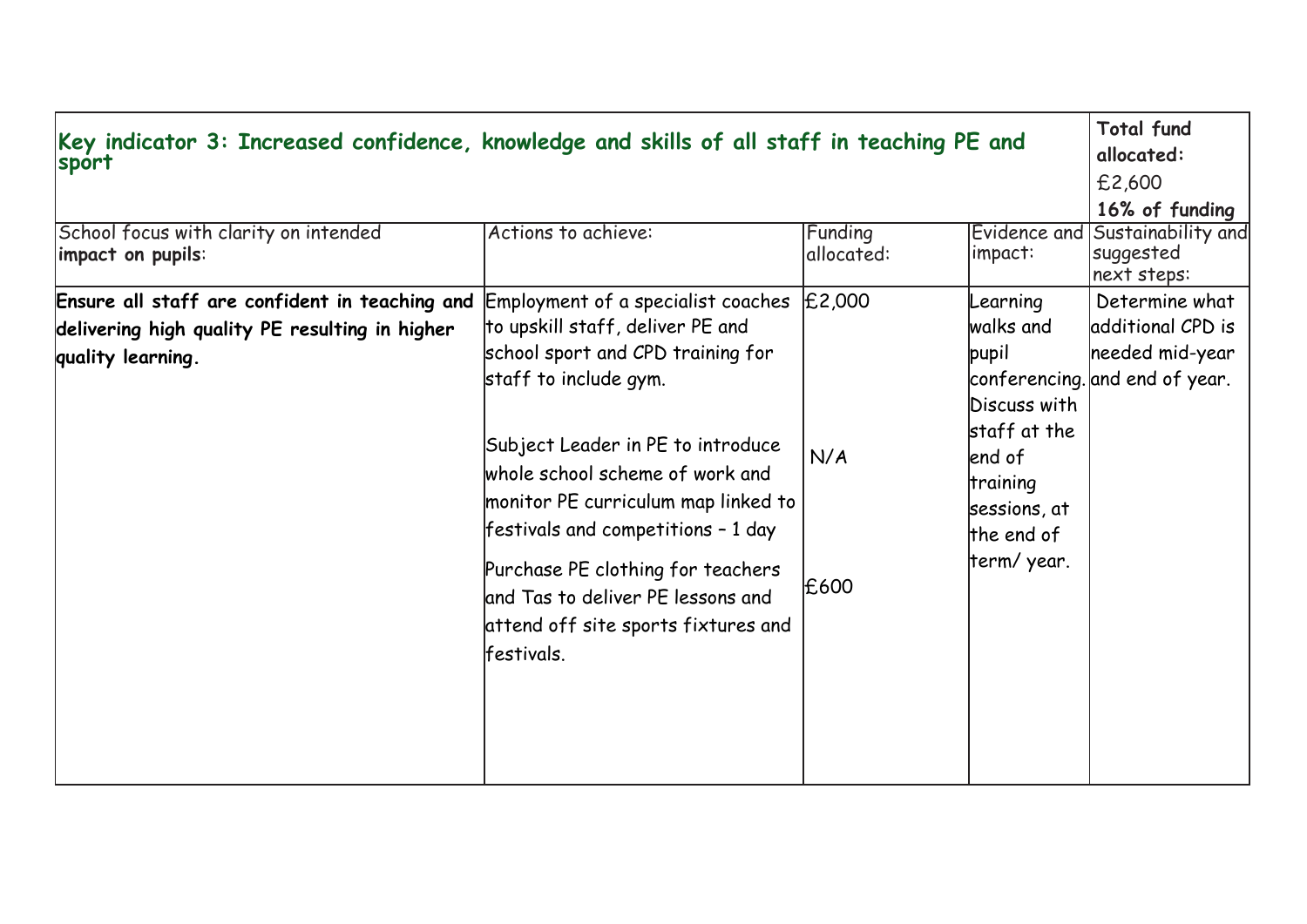| $ $ Key indicator 4: Broader experience of a range of sports and activities offered to all pupils<br>School focus with clarity on intended<br>impact on pupils: | Actions to achieve:                                                                                                                                                                                                                                                                                                                                                                                                                                                                                           | Funding<br>allocated: | Evidence and<br>impact:                                                                                                                                                                     | <b>Total fund</b><br>allocated: £900<br>5% of funding<br>Sustainability and<br>suggested                                                                                 |
|-----------------------------------------------------------------------------------------------------------------------------------------------------------------|---------------------------------------------------------------------------------------------------------------------------------------------------------------------------------------------------------------------------------------------------------------------------------------------------------------------------------------------------------------------------------------------------------------------------------------------------------------------------------------------------------------|-----------------------|---------------------------------------------------------------------------------------------------------------------------------------------------------------------------------------------|--------------------------------------------------------------------------------------------------------------------------------------------------------------------------|
| Introduce all pupils at KS2 to a range of<br>alternate sports.                                                                                                  | Delivery of alternative sports day<br>to develop a multi skills approach<br>through the school.<br>Introduce new sports activities,<br>lsuch as ultimate Frisbee.<br>Visit to Granite Planet and BF<br>Adventure to give the children<br>experience in outdoor adventurous<br>sport in a specialist centre.<br>Mr Barnard to reintroduce after<br>school football club for KS 2-<br>supported by PE ambassadors.<br>Plymouth Argyle to introduce<br>orienteering activities in the<br>summer term curriculum. | N/A<br>£300<br>£600   | Pupils to<br>complete a<br>the end of<br>lthe summer<br>lterm- to<br>lascertain %<br>of pupils that $\mid$<br>enjoyed new<br>activity and<br>$\%$ of pupils<br>lthat learnt<br>lnew skills. | next steps:<br>Ask PE<br>ambassadors and<br>survey at the involve school<br>end of health council to suggest<br>week and at alternate sports<br>to deliver in<br>future. |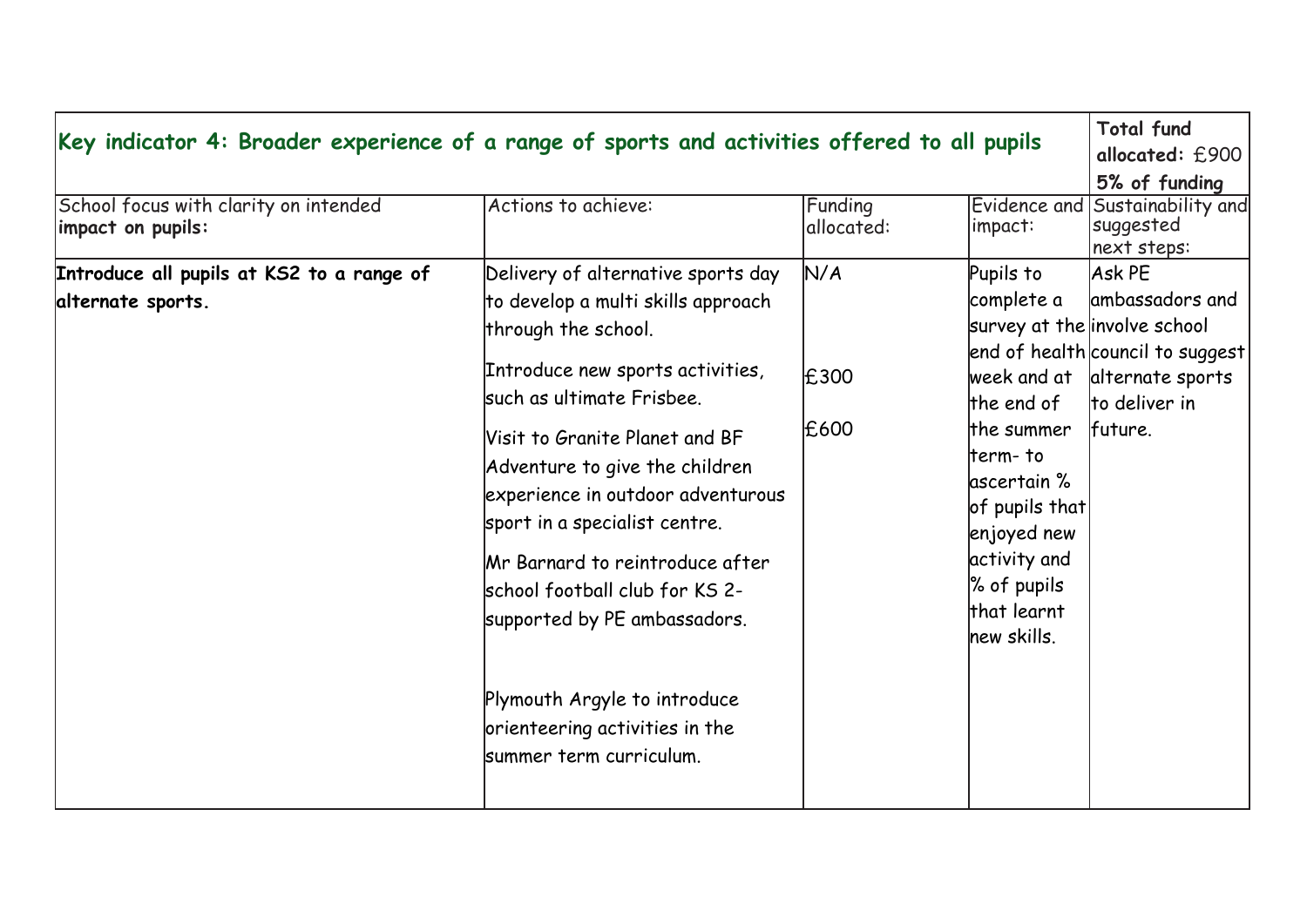| Key indicator 5: Increased participation in competitive sport<br>School focus with clarity on intended<br>Funding<br>Actions to achieve:<br>Evidence and<br>allocated:<br>impact:<br>impact on pupils: |                                                                                                                                                                                                                                                                                                                                                                                                                                                                             |                                                                      |                                     | <b>Total fund</b><br>allocated:<br>$E$ 2,160<br>13% of funding<br>Sustainability and<br>suggested<br>next steps:                                                                                                                                                                                              |
|--------------------------------------------------------------------------------------------------------------------------------------------------------------------------------------------------------|-----------------------------------------------------------------------------------------------------------------------------------------------------------------------------------------------------------------------------------------------------------------------------------------------------------------------------------------------------------------------------------------------------------------------------------------------------------------------------|----------------------------------------------------------------------|-------------------------------------|---------------------------------------------------------------------------------------------------------------------------------------------------------------------------------------------------------------------------------------------------------------------------------------------------------------|
| Continue to develop the children's involvement<br>in local sport tournaments by increasing the<br>number and variety of sports and varying the<br>pupils that compete.                                 | To compete in all the cluster<br>competitions and festivals,<br>wherever possible, run by Richard<br>Lander and Aspire.<br>Find a group of volunteer parents<br>who are DBS checked who are<br>willing to support transport of<br>children to events and competitions,<br>otherwise we will hire a minibus to<br>lensure we attend.<br>Purchase equipment to facilitate<br>intra competitions held within<br>school eg. athletics equipment to tie<br>in with the Olympics. | $E1000$ fee to<br>Richard Lander<br>$£1000$ fee to<br>Aspire<br>£160 | PE lead to<br>record<br>in 2019-20. | Make sure PE<br>lead attends<br>participation Aspire pE lead<br>meetings so is<br>aware of events<br>taking place.<br>Liaise with local<br>school games<br>organiser for a<br>calendar of<br>School Games<br>Qualifiers.<br>Ensure all emails<br>are received and<br>acted upon from<br>Ross at RL<br>School. |